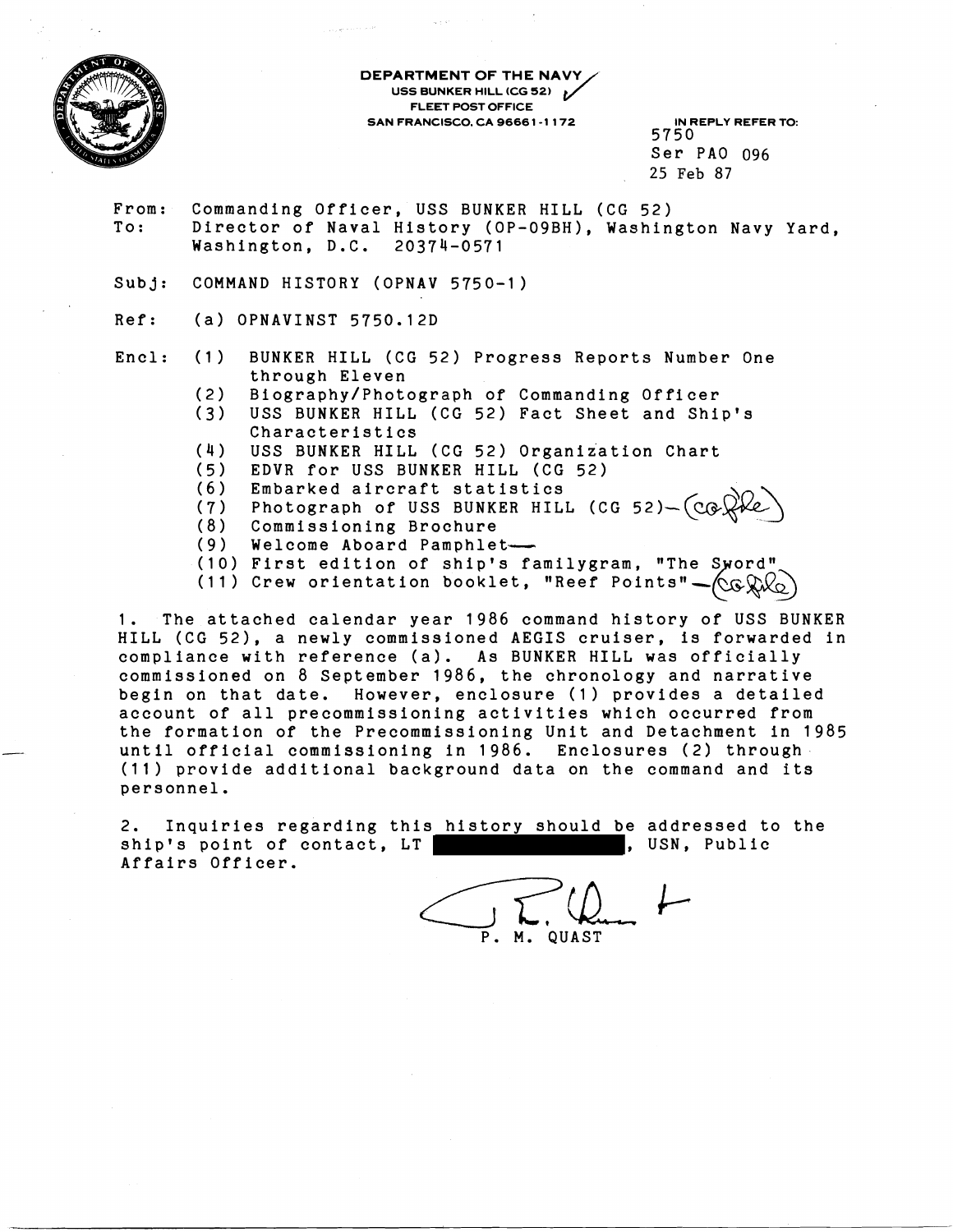### PART I

### **Command Composition and Organization**

1. Characteristics. USS BUNKER HILL is an AEGIS Guided Missile Cruiser of the TICONDEROGA class. However, it is the first ship of the class equipped with the MK 41 Vertical Launching System (VLS) for missiles (Standard Missile 2 Block 11, Tomahawk Cruise Missile) which sets it apart from predecessors delivered with the MK 26 Guided Missile Launching System. BUNKER HILL is the first combatant designed from the keel up to carry the Tomahawk Cruise missile. Sixteen hundred of twenty three hundred class design drawings were re-engineered to accomodate these changes in BUNKER HILL. Enclosures (3), (8) and (9) provide more specifics on the ship's design and characteristics.

2. Missions. BUNKER HILL'S mission areas include:

- Anti-Air Warfare (AAW)
- Anti-Submarine Warfare (ASW)
- Anti-Surface Warfare (ASUW)
- Strike Warfare (STW) (Tomahawk)
- Electronic Warfare (ELW)
- Command, Control and Communications (CCC)
- Mobility (MOB)
- Naval Gunfire Support (AMW)

3. Organization. Upon official commissioning 8 September 1986, BUNKER HILL came under the administrative control of the Commander, Naval Surface Force, U.S. Pacific Fleet and the operational control of Commander, Naval Surface Force, U.S. Atlantic Fleet. On 22 October 1986, during transit to Pacific waters, the ship switched operational control to Commander, Third Fleet. Upon arrival at BUNKER HILL'S permanent homeport of San Diego, California, operational and administrative control shifted to Commander, Naval Surface Force, U.S. Pacific Fleet throughout the remainder of calendar year 1986. Captain Philip M. Quast, USN, 393-34-6965/1110, lineal number 001793-30 assumed command of BUNKER HILL on 8 September 1986 and retains command at this time.

4. Subordinate Commands. Helicopter Anti-Submarine Squadron Light 45, Detachment One was permanently assigned to USS BUNKER HILL upon commissioning. The detachment's parent squadron is based at Naval Air Station North Island California. The detachment's Officer in Charge is LCDR Larry E. Larson, USN. One aircraft, an SH-60B LAMPS MK III helo, "Lonewolf 40", Bureau Number 162134, was assigned with the detachment through the end of 1986. Further information on aircraft statistics can be found in enclosure (6).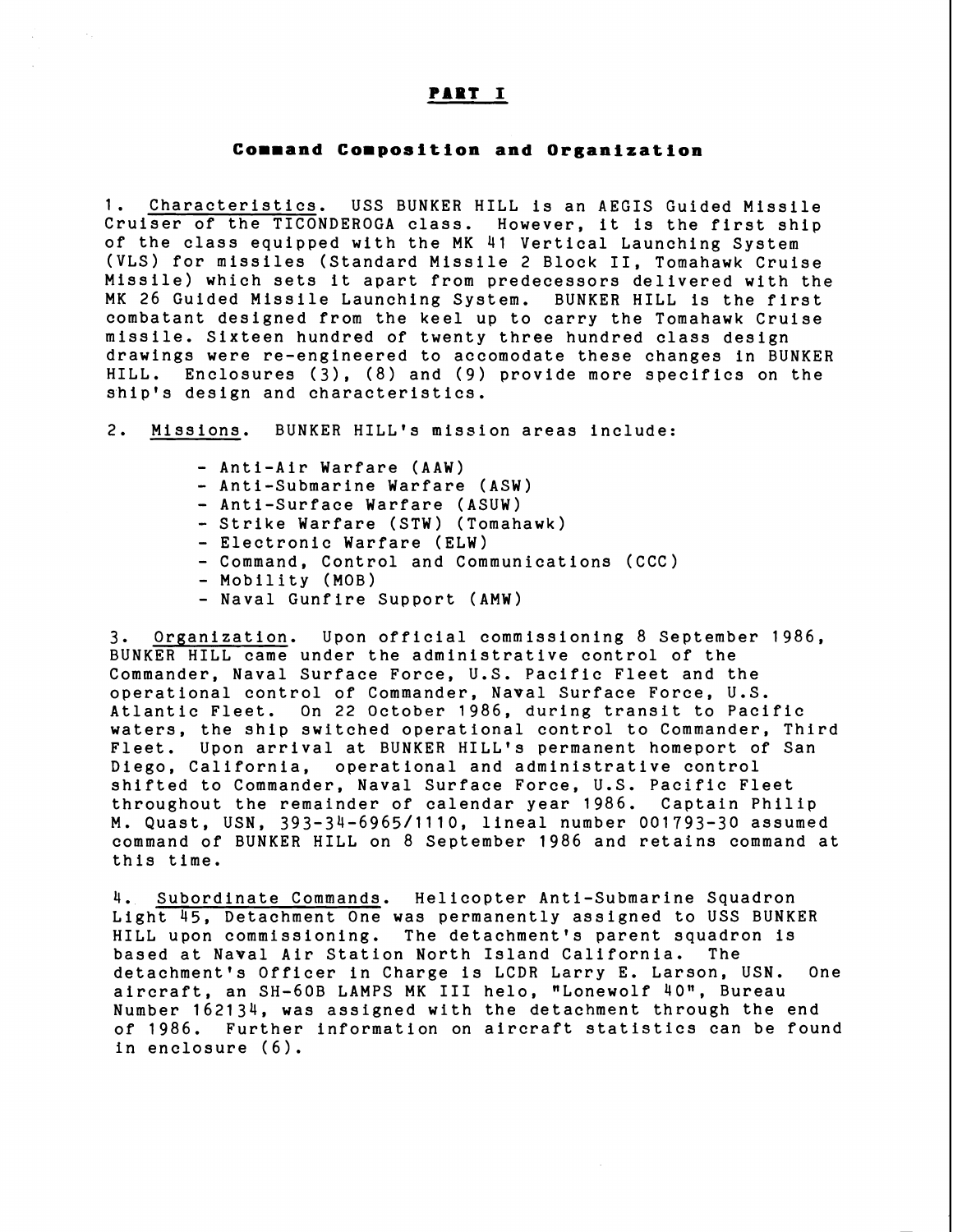5. <u>Summary</u>. BUNKER HILL is the Navy's most capable warship afloat. It plays a defensive role by providing protection for an <u>ENTIRE</u> Carrier-Battle Group or Surface Action Group against the Soviet air, surface and subsurface threat. Its offensive strike capability is impressively demonstrated by its ability to strike targets at sea and ashore with all three varients of the Tomahawk cruise missile. Four LM2500 gas turbine engines propel the ship at speeds in excess of 30 knots. The state-of-the-art AEGIS combat system provides the ULTIMATE in target detection, acquisition, targeting, and engagement. The AN/SPY-1A phased array radar can track over 200 surface and air targets simultaneously at ranges over 200 nautical miles with FIRE CONTROL ACCURACY. All these contacts are channeled through UYK-7 computers to the AEGIS Display System (ADS), comprised of four large screen automated displays that allow the Commanding Officer and embarked Commander to quickly and easily assess the state of the battle and make timely, accurate command and control decisions. Using "if-then" computer program logic, doctrine statements can be built into the AEGIS system allowing it to be operated in full automatic in times of saturation or other dense threat environments. Thus, targets can be detected, tracked, identified, evaluated, and engaged automatically without human intervention. The system can also be operated in semi-automatic or normal modes, giving greater operator control in less tactically demanding situations, or a mixture of all three modes may be employed. As the first AEGIS Tomahawk shooter, BUNKER HILL also plays a major role in power projection ashore. sophisticated cruise missile uses techniques such as terrain contour matching with onboard computerized "maps" to guide itself to land targets. BUNKER HILL is also a highly capable anti-submarine warfare platform utilizing the impressive Light Airborne Multi-Purpose System (LAMPS) MK I11 SH-60B with its two-way voice and information data link, and the ship's hull mounted SQS-53A sonar with automated Passive Target Motion Analysis (PTMA).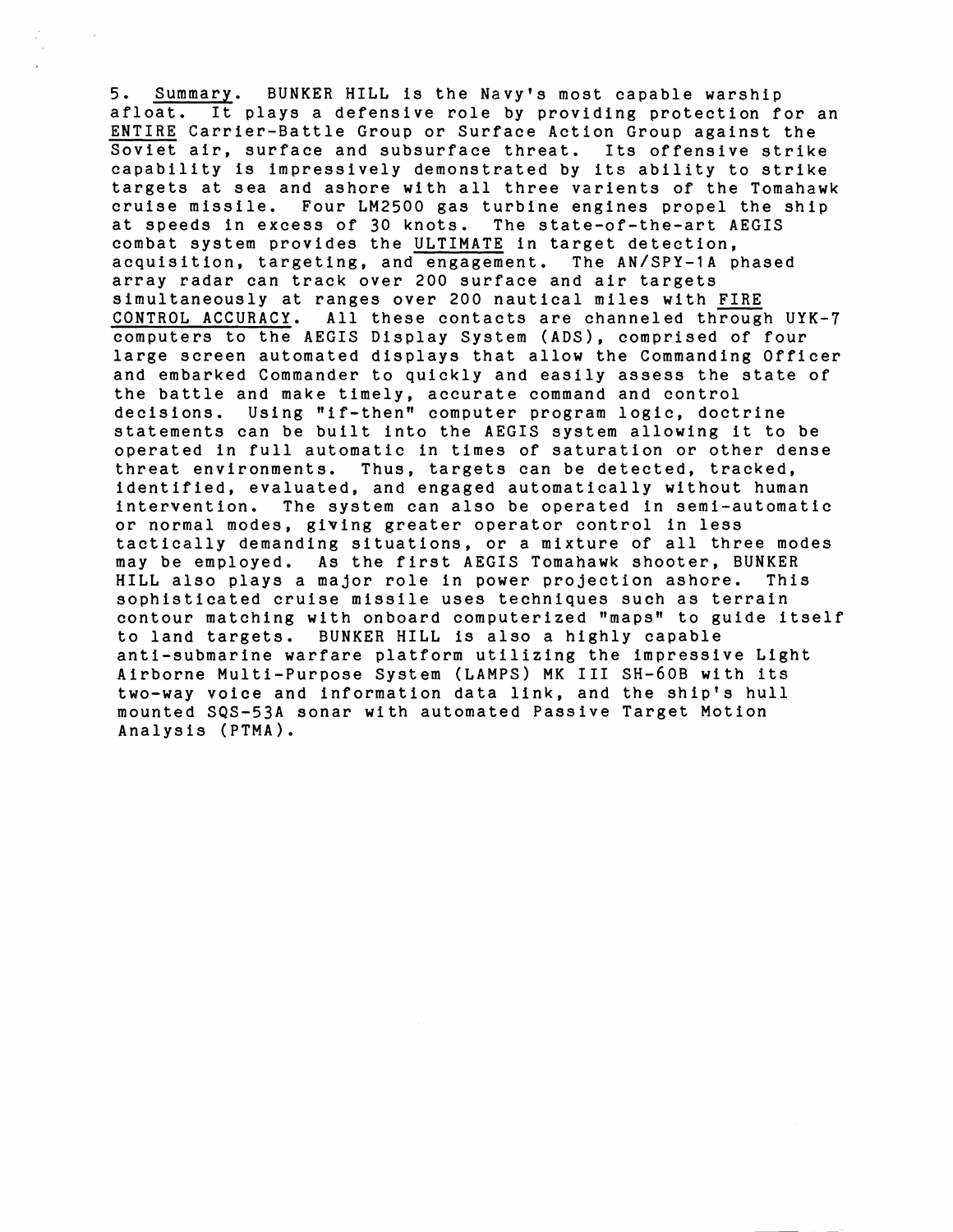## **PART I1**

 $\sim 10^{-1}$ 

# **CHRONOLOGY CY-86**

| DATES           | <b>EVENT</b>                                                                                                                                                                                                                  | NARRATIVE NOTE # |
|-----------------|-------------------------------------------------------------------------------------------------------------------------------------------------------------------------------------------------------------------------------|------------------|
| 01 Jan-06 Sep   | Precommissioning Training<br>and Outfitting                                                                                                                                                                                   | 1                |
| 11 Mar-12 Mar   | BUNKER HILL underway in the<br>Gulf of Mexico for Ship-<br>builder's Trial ALPHA<br>(testing of ship's main<br>propulsion plant). See<br>enclosure (1) for details                                                            |                  |
| 14 May-22 May   | BUNKER HILL inport Pascagoula<br>and underway in the Gulf of<br>Mexico for Shipbuilder's<br>Trial BRAVO (testing of the<br>ship's combat system). See<br>enclosure (1) for details.                                           |                  |
| $07$ Jun-13 Jun | BUNKER HILL inport Pascagoula<br>and underway in the Gulf of<br>Mexico for Navy Acceptance<br>Trials, Trial CHARLIE. The<br>Board of Inspection and Survey,<br>Pacific conducted the trial.<br>See enclosure (1) for details. |                  |
| 07 Sep          | HSL 45 Det One (SH-60B helo)<br>embarks                                                                                                                                                                                       | $\overline{2}$   |
| 08 Sep          | BUNKER HILL (CG 52) commissioned<br>without ceremony at Ingalls<br>Shipbuilding, Pascagoula, MS                                                                                                                               | $\overline{3}$   |
| $09$ Sep-14 Sep | Enroute Pascagoula, MS to<br>Boston, MA                                                                                                                                                                                       |                  |
| 15 Sep          | Arrive Boston, MA                                                                                                                                                                                                             |                  |
| $16$ Sep-19 Sep | Commissioning ceremony preparations<br>at Boston, MA                                                                                                                                                                          |                  |
| 20 Sep          | USS BUNKER HILL (CG 52) Official<br>Commissioning ceremony                                                                                                                                                                    | 4                |
| 21 Sep          | Guest ship for Boston area residents                                                                                                                                                                                          |                  |
| 22 Sep          | Depart Boston, MA enroute Newport, RI                                                                                                                                                                                         |                  |
| 23 Sep          | Port visit Naval Station, Newport, RI<br>Naval War College VIP tours                                                                                                                                                          |                  |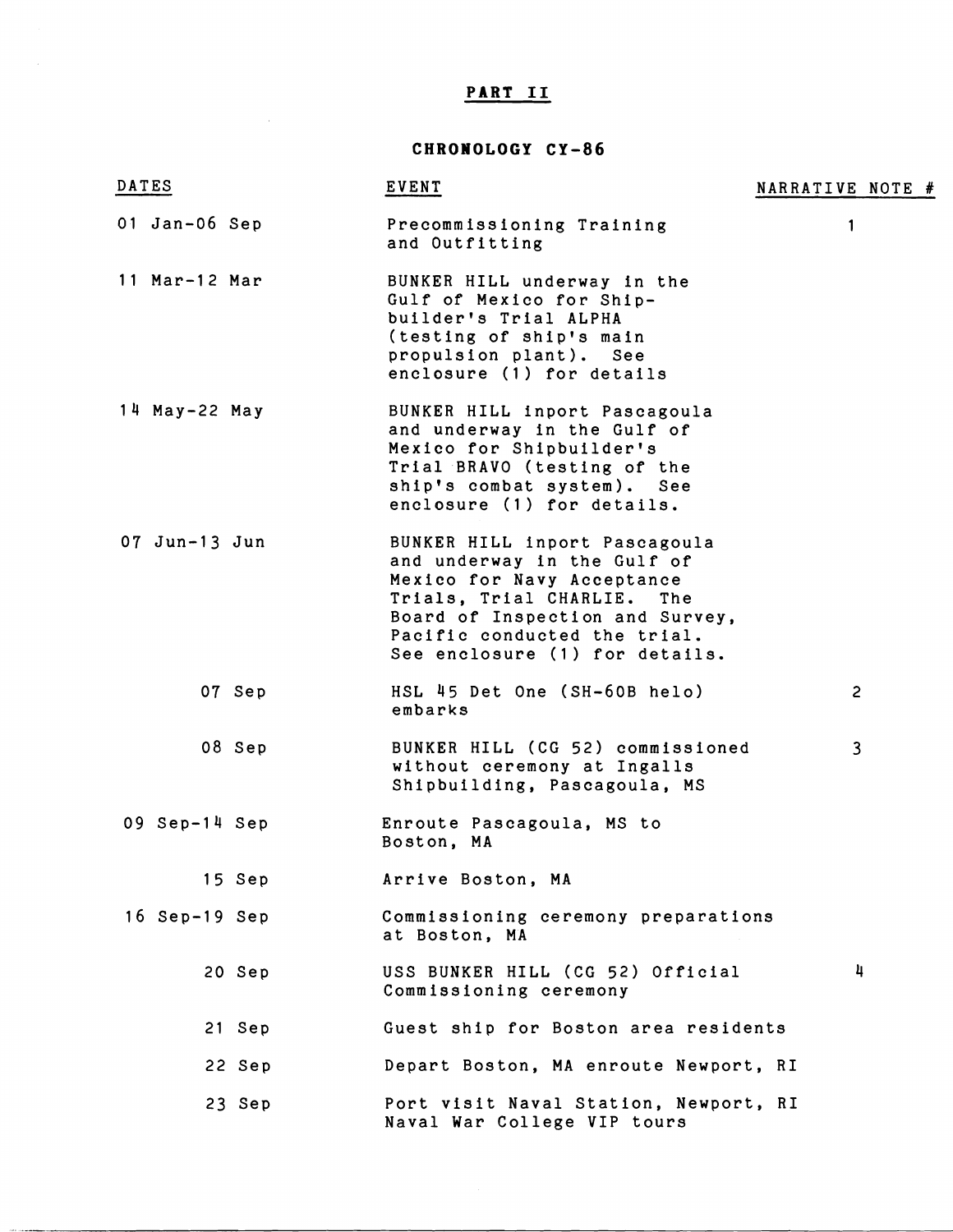|                 | 24 Sep | Depart Newport, RI enroute Norfolk, VA                                                      |                |
|-----------------|--------|---------------------------------------------------------------------------------------------|----------------|
|                 | 25 Sep | Port visit Naval Station, Norfolk, VA<br>(overnight stop)                                   |                |
|                 | 26 Sep | Depart Norfolk, VA (am)/<br>Arrive Annapolis, MD (pm)                                       | 5              |
| 27 Sep-28 Sep   |        | Ship anchored in Chesapeake Bay<br>off Annapolis, MD                                        | 6              |
|                 | 29 Sep | Depart Annapolis, MD enroute<br>Fort Lauderdale, FL                                         |                |
|                 | 30 Sep | First Vertical Launching System<br>Underway Replenishment with<br>USS DETROIT               | $7\phantom{.}$ |
| 02 Oct-05 Oct   |        | Port visit Fort Lauderdale, FL<br>Docked at Port Everglades for<br>crew R/R                 |                |
|                 | 06 Oct | Depart Fort Lauderdale, FL enroute<br>Pascagoula, MS                                        |                |
|                 | 06 Oct | Embarked U.S. Coast Guard Law<br>Enforcement Detachment for drug<br>interdiction operations | 8              |
| 06 Oct-08 Oct   |        | Gas Turbine Mobile Team Trainer<br>Phase I conducted aboard                                 | 9              |
| 08 Oct-11 Oct   |        | Docked at Ingalls Shipyard,<br>Pascagoula, MS for upkeep                                    |                |
|                 | 12 Oct | Depart Pascagoula, MS enroute<br>Grand Cayman Islands                                       |                |
| $14$ Oct-16 Oct |        | Port visit Grand Cayman Island<br>for crew R/R. Anchored south of<br>the island             |                |
|                 | 17 Oct | Departed anchorage Grand Cayman Island<br>enroute Rodman, Panama                            |                |
|                 | 19 Oct | Transited the Panama Canal from<br>Atlantic to Pacific Oceans                               |                |
|                 | 19 Oct | 1800 hours - Brief stop for fuel at<br>Naval Station Rodman, Panama                         |                |
|                 | 19 Oct | Debarked Key West Coast Guard Law<br>Enforcement Detachment                                 |                |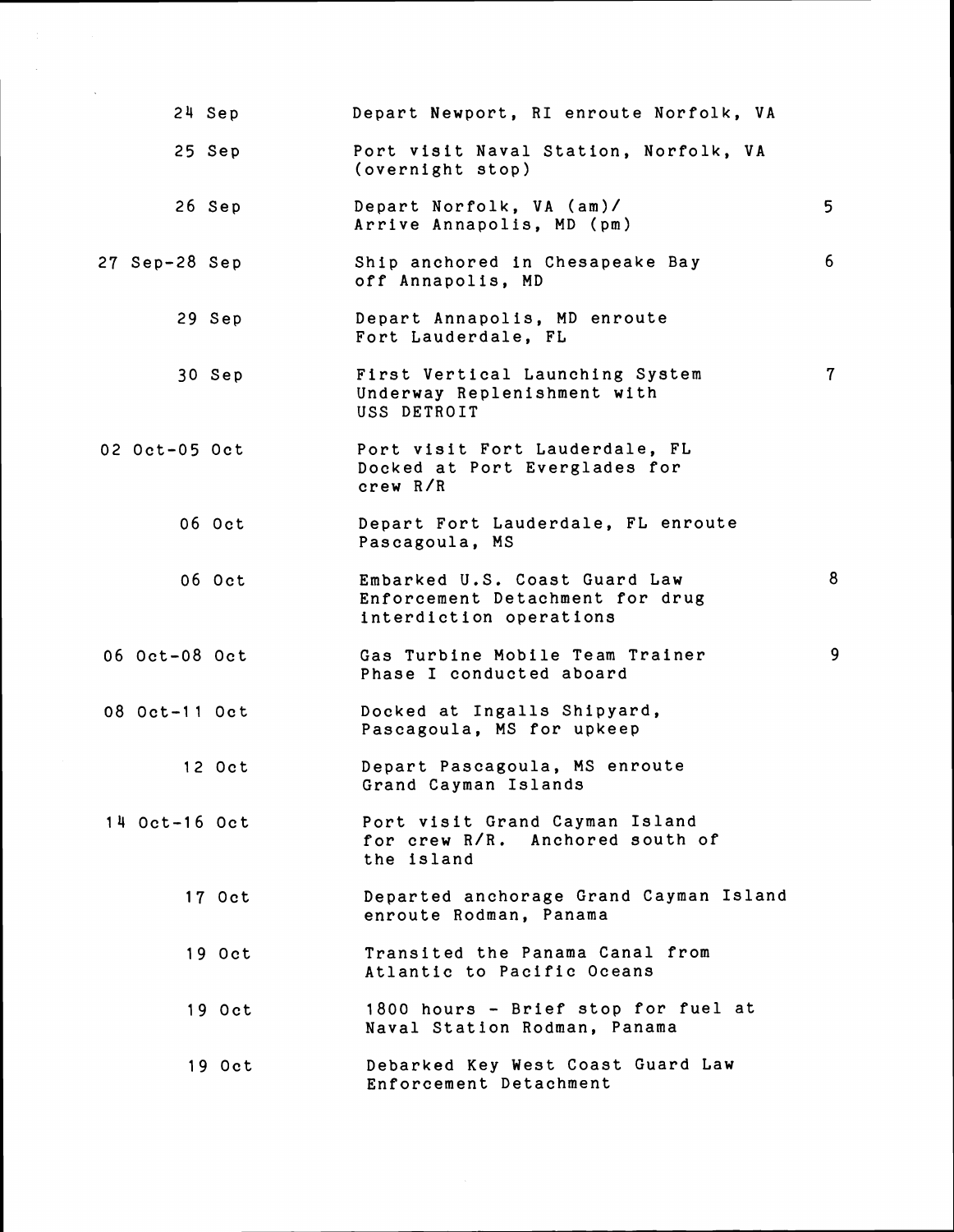20 Oct Embarked U.S. Coast Guard Law Enforcement Detachment San Diego at Rodman, Panama for drug interdiction operations 22 Oct BUNKER HILL left the operational control of Commander, Naval Surface Force, U.S. Atlantic Fleet and chopped to Commander, Third Fleet 27 Oct Arrived at homeport, San Diego, CA Moored at Naval Air Station, North Island. Operational control shifted to Commander, Naval Surface Force, U.S. Pacific Fleet 27 Oct HSL 45 Det One's helo, "Lonewolf 40" flew off for shore basing at parent squadron, NAS North Island, CA 27 Oct U.S. Coast Guard Law Enforcement Detachment San Diego debarked 28 Oct-02 Nov Upkeep, maintenance and inport training at San Diego, CA 03 Nov Departed San Diego, CA for operations in the Southern California operating areas 03 NOV-06 NOV  $-11$ Gas Turbine Mobile Training Team Phase I1 conducted aboard 06 Nov (pm) Arrived at Naval Weapons Station, Seal Beach, CA for ammo onload (5"/SM2-Block II/Torpedos) 08 Nov (am) Departed Seal Beach, CA enroute San Diego, CA 08 Nov HSL 45 Det One's "Lonewolf 40" flew aboard to rejoin detachment 08 NOV-09 NOV Ship at anchor in Coronado Roads off San Diego, CA to conduct Refresher Training preparations Ship conducted first week of at sea 12 10 Nov-14 Nov Refresher Training with Fleet Training Group San Diego, CA in the Southern California operating areas 15 Nov-16 Nov Ship moored at Naval Air Station, North Island, CA carrier piers as a host ship for the City of Coronado, CA Centennial Celebration

 $10$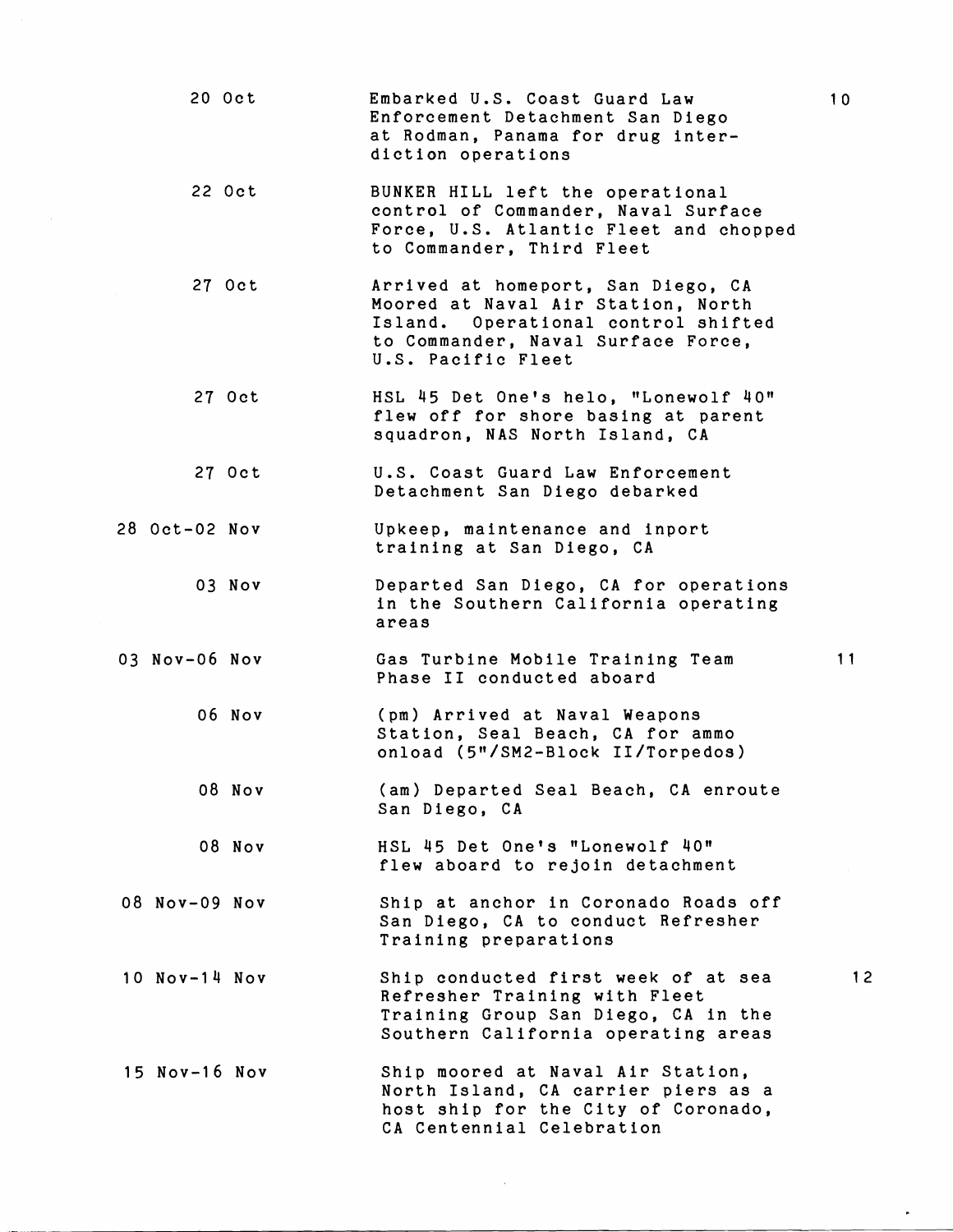| 17 Nov-21 Nov   | Ship conducted second week of at sea<br>Refresher Training including the<br>Underway Replenishment Ship Qual-<br>ification Trials in the Southern<br>California operating areas | 13              |
|-----------------|---------------------------------------------------------------------------------------------------------------------------------------------------------------------------------|-----------------|
| 22 Nov-30 Nov   | Upkeep, maintenance and training<br>inport San Diego, CA                                                                                                                        |                 |
| 01 Dec-05 Dec   | At sea for Gas Turbine Mobile Team<br>Trainer Phase III in the Southern<br>California operating areas                                                                           | 14              |
| 06 Dec-09 Dec   | Upkeep, maintenance and training<br>inport San Diego, CA                                                                                                                        |                 |
| 10 Dec-12 Dec   | Gas Turbine Operational Propulsion<br>Plant Examination conducted aboard                                                                                                        | 15 <sub>1</sub> |
| 13 Dec-15 Dec   | Upkeep, maintenance and training<br>inport San Diego, CA                                                                                                                        |                 |
| 16 Dec-18 Dec   | Surface Warfare Training Availability<br>inport San Diego, CA                                                                                                                   | 16              |
| $19$ Dec-31 Dec | Holiday leave and upkeep period<br>inport San Diego, CA                                                                                                                         |                 |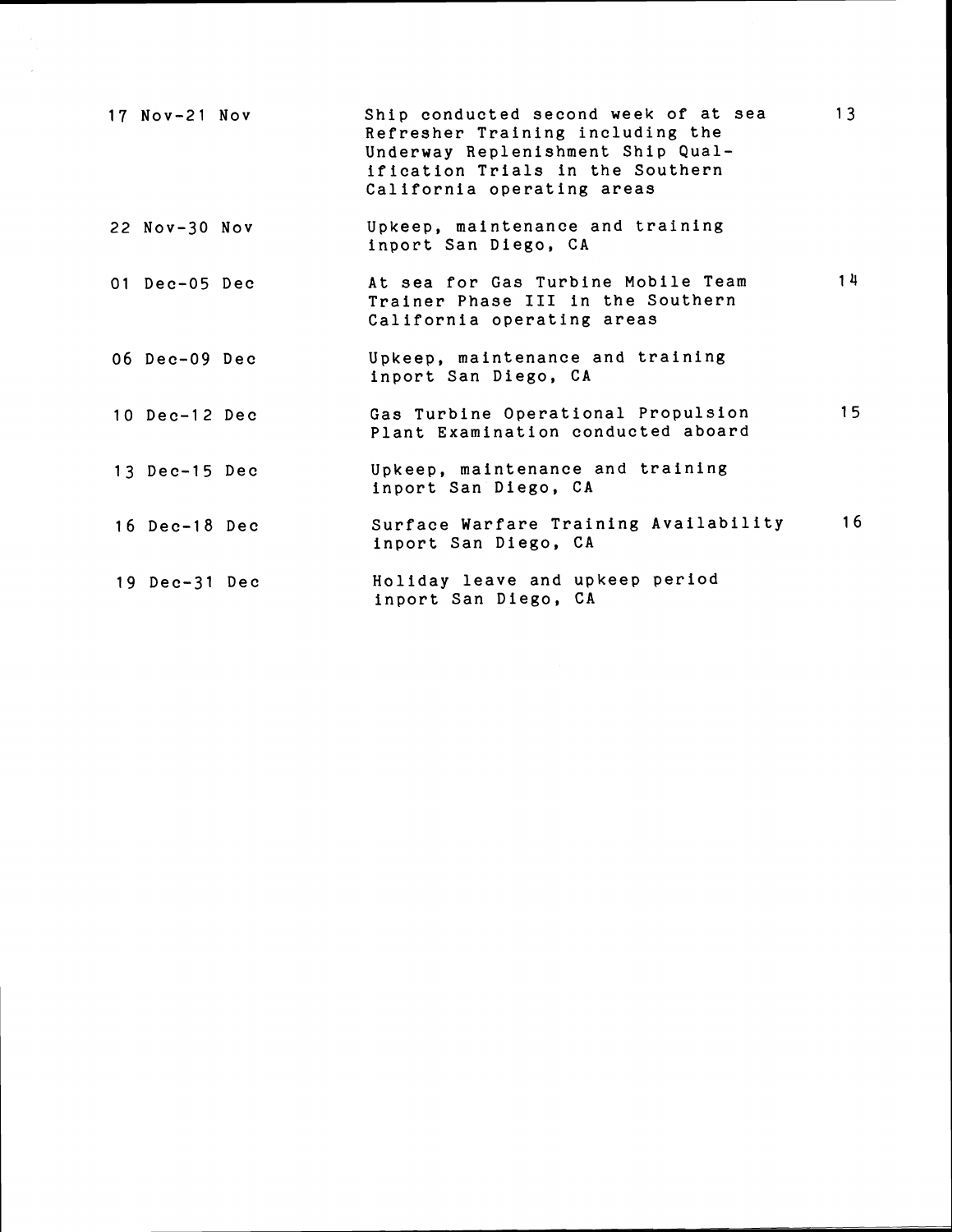## PART III

#### **larrat ire**

1. The Precommissioning Unit BUNKER HILL (PCU) was established in August 1985 at the Ingalls Shipbuilding Division in Pascagoula, Mississippi. The primary missions of the precommissioning unit were to establish the administrative framework of the ship's organization, monitor the progress of ship construction, and train/familiarize the crew with BUNKER HILL. The Precommissioning Detachment BUNKER HILL (PCD) was established in March 1985 in San Diego, California at the 32nd Street Naval Station. Its primary focus was to serve as a training ground for newly reported personnel by funneling them through a myriad of required FTC and NTC schools. The precommissioning unit was disestablished upon commissioning; the precommissioning detachment was previously disestablished and transferred all its personnel to the precommissioning unit on 4 September 1986. Enclosure (1) provides more detail on the activities of both the precommissioning unit and detachment.

2. BUNKER HILL was one of the first AEGIS cruisers to bring its LAMPS MK I11 helicopter detachment aboard early in the ship's life to allow full integration into the ship's workup and training process. Detailed description of detachment organziation and capabilities can be found in enclosures (6), (8) and (9), and in Part I of the basic document.

3. BUNKER HILL (CG 52) became an officially commissioned U.S. Navy ship on 8 September 1986. The traditional ceremony was postponed until arrival at Boston, Massachussets on 20 September in order to capitalize on the recruiting and public relations benefits from the event, as well as the involvement of the original BUNKER HILL (CV 17) Association.

4. BUNKER HILL'S commissioning ceremony took place at 1000 hours at the Old Navy Yard (piers four and five), Charlestown, Massachussets. Over 10,000 military and civilian invited guests were in attendance including approximately 500 members of the USS BUNKER HILL **(CV** 17) Association (an organization of former crew members of the World War I1 aircraft carrier, BUNKER HILL). Senator Edward M. Kennedy (D-MA) was the principal speaker. Music was provided by the Northeast Navy Band and the Naval Academy Glee Club. Platform guests for the event included:

> Captain George W. Dowell, USN Supervisor of Shipbuilding, Conversion and Repair Pascagoula, Mississippi

> Captain Richard G. Anderson, USN Supervisor of Shipbuilding, Conversion and Repair Boston, Massachussets

Mr. R. Gene Shelley President Ratheon Company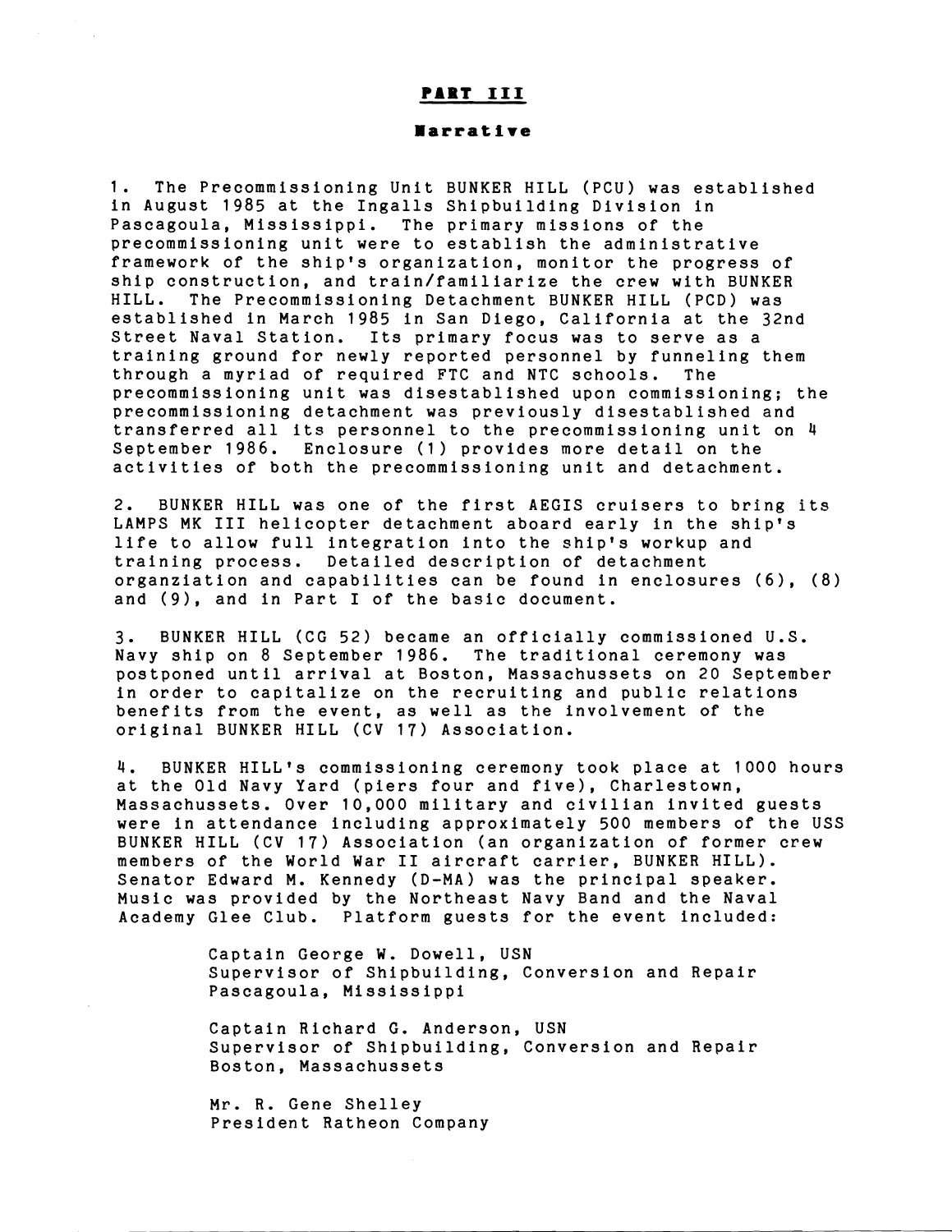Mr. Thomas G. Pownall Chairman and Chief Executive Officer Martin-Marietta Corporation

in Kil

Mr. William V. Goodwin RCA Division Vice President and General Manager

Mr. Jerry St. Pet President, Ingalls Shipbuilding Division

Mr. Fred O'Green Chairman of the Board, Litton Industries

Rear Admiral Richard K. Chambers, USN Commander, Naval Base Philadelphia

Rear Admiral John R. McNamara, CHC, USN Chief of Chaplains

Rear Admiral John F. Shaw, USN Program Manager, AEGIS Shipbuilding

Rear Admiral Admiral Wendell N. Johnson, USN Director, Logistics Plans Division Office of the Chief of Naval Operations

Vice Admiral George W. Davis, Jr., USN Commander, Naval Surface Force, U.S. Pacific Fleet

Vice Admiral Joseph Metcalf, 111, USN Deputy Chief of Naval Operations Surface Warfare

Vice Admiral James R. Hogg, USN Director, Naval Warfare Division Office of the Chief of Naval Operations

Vice Admiral William H. Rowden, USN Commander, Naval Sea Systems Command

Honorable Walter T. Skallerup, Jr. General Counsel to the Secretary of the Navy

Mrs. Paula Skallerup Osborn Ship Matron of Honor

Mrs. Walter T. "Kitty" Skallerup Ship Sponsor

The onboard ceremony was followed by a reception for invited guests at the World Trade Center, Boston. Futher information concerning the commissioning ceremony, the historical impact of the event, and the names/pictures of all plankowners may be found in enclosure **(8).**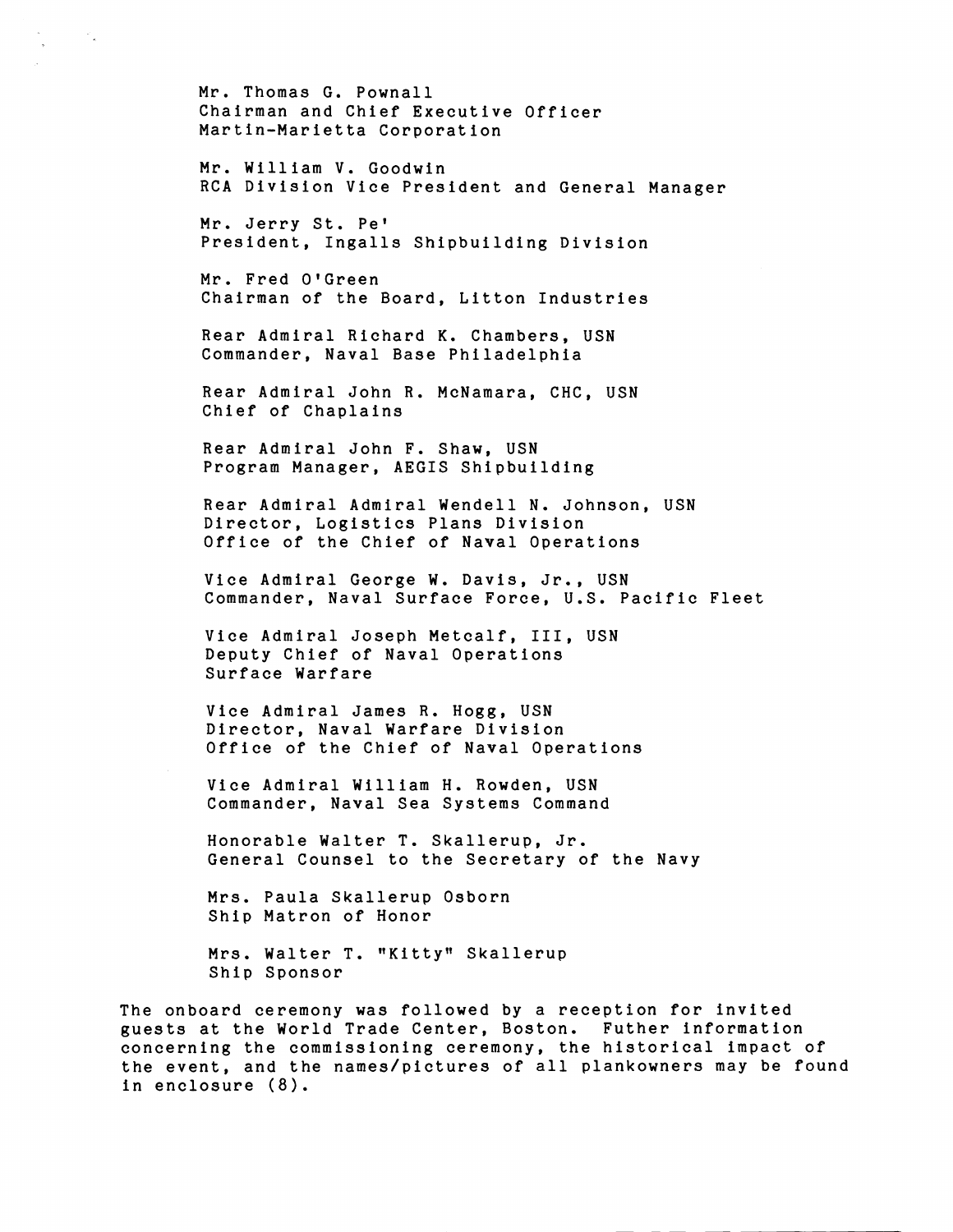5. The mayor of Annapolis, Maryland, Mr. Dennis Callahan, was embarked for the subsequent transit and was provided tours and briefings on AEGIS. A film crew from WJZ-TV Baltimore also filmed a feature on BUNKER HILL for "Evening Magazinew during the trip. Additionally, 35 United States Naval Academy midshipmen embarked for the transit to Annapolis.

6. The primary reason for our port call to Annapolis was to provide an opportunity for the Surface Warfare officers and midshipmen of the Naval Academy to experience the navy's newest AEGIS cruiser first hand. Special tours were organized throughout the weekend for this purpose.

7. BUNKER HILL conducted an at sea rearming exercise with USS DETROIT to demonstrate the capability of a VLS equipped ship to receive the new VLS canister via connected replenishment. Several canisters were transferred between ships at forward, amidships and aft replenishment stations, then deck handled along the weatherdecks, and finally lowered into the Vertical Launching System utilizing the VLS self-erecting crane. Valuable lessons learned were accumulated and the groundwork was laid for more in-depth testing in the future. BUNKER HILL proved during this exercise that VLS canisters could be safely and effectively transferred at sea, a critical requirement during any extended wartime operation away from the normal Naval Weapon Station rearming facilities. The exercise was conducted in the Virginia Capes operating areas off Norfolk, Virginia and lasted approximately four hours.

8. The Coast Guard Law Enforcement Detachment, Key West group, embarked 5 October to conduct drug interdiction operations in support of the cooperative agreement between the Department of Defense and the U.S. Coast Guard. Utilizing the SH-60B helo and the ship's sophisticated radar system, suspect vessels were tracked during the transit through known illegal drug trafficing routes and several vessels were boarded by the Coast Guard detachment for inspection. Although no contraband was discovered during any of the boarding operations, mutually beneficial training was received by both ship's company and Coast Guard detachment. The Key West group debarked in Rodman, Panama to be replaced by the San Diego, California detachment for the remainder of the transit to homeport.

9. The Gas Turbine Mobile Team Trainer Phase I is the first of three levels of technical and training assistance provided the command leading to the Operational Propulsion Plant Examination, or OPPE, which qualifies the ship to operate the engineering plant safely at sea. Phase I concentrates on administrative programs within the Engineering Department.

10. As described in paragraph 8, the San Diego Coast Guard Law Enforcement detachment embarked to continue drug interdiction operations. Although numerous vessels were boarded, no contraband was recovered. The San Diego detachment debarked upon arrival at homeport.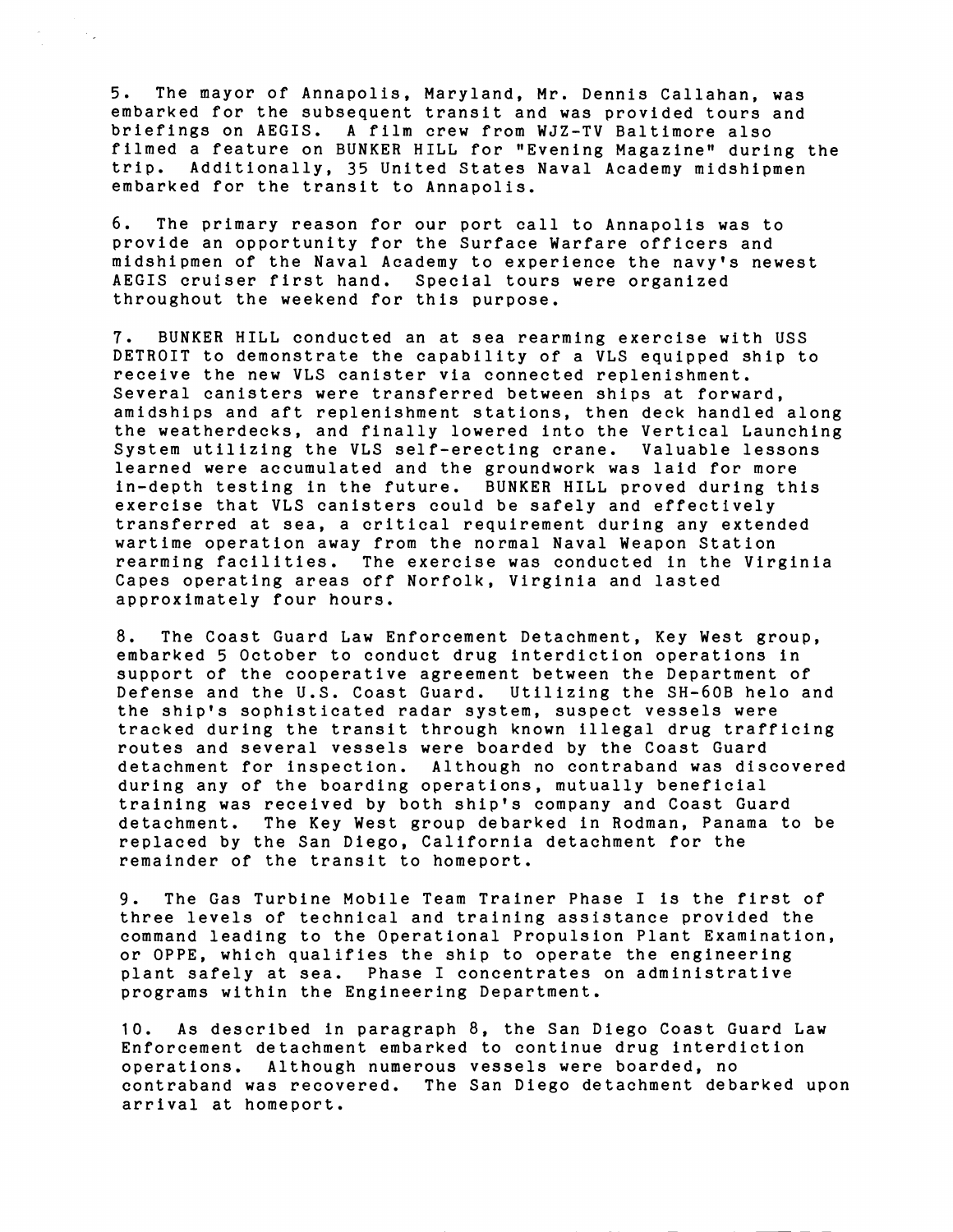11. As previously described, the second level of training assistance by the Gas Turbine Mobile Training Team was conducted during this at sea period. The primary focus during this phase was shipboard casualty control drills to ensure the ship was ready to respond to engineering plant casualties.

 $\mathcal{L}^{\mathcal{L}}(\mathcal{L}^{\mathcal{L}})$  , where  $\mathcal{L}^{\mathcal{L}}(\mathcal{L}^{\mathcal{L}})$ 

12. This Interim Refresher Training exercised, trained, and evaluated all aspects of the ship's preparedness to perform its mission at sea, with the primary emphasis on sound Damage Control procedures. The Refresher Training spanned a two week period with a break at midpoint (15-16 Nov); during this weekend the ship hosted visitors in conjunction with the Coronado Centennial. BUNKER HILL successfully completed all training requirements and received grades of Outstanding in most categories.

13. In addition to the training described in paragraph 12, during this second week of Refresher Training technical representatives from the Naval Ship Weapons Engineering Station at Port Hueneme, California came aboard to evaluate BUNKER HILL'S capability to conduct replenishment at sea including refueling, reprovisioning, rearming and personnel transfer. All possible underway replenishment rigs were set up and tested. The ship was fully qualified to conduct underway replenishment as a result of this trial.

14. The final phase of the Gas Turbine Mobile Team Training simulated the actual Operational Propulsion Plant Examination which the ship would receive in December. All aspects of Engineering Plant operations were successfully tested and evaluated.

15. The Pacific Fleet Propulsion Examining Board was embarked to qualify the ship to safely operate the engineering plant. examination was the culmination of all the prior training and preparation conducted during the Mobile Training Team visits. The OPPE was successfully completed by BUNKER HILL and qualification was received to operate in an unrestricted manner at sea.

16. This training availability was conducted onboard by ship's company personnel to allow those individuals working toward qualification as Enlisted Surface Warfare Specialists (ESWS) and Surface Warfare Officers (SWO) an opportunity to gain hands-on experience in such areas as deck seamanship, navigation, communications, CIC operations and food service. **A** large number of officers and crew members took advantage of the event to obtain PQS points and valuable training.